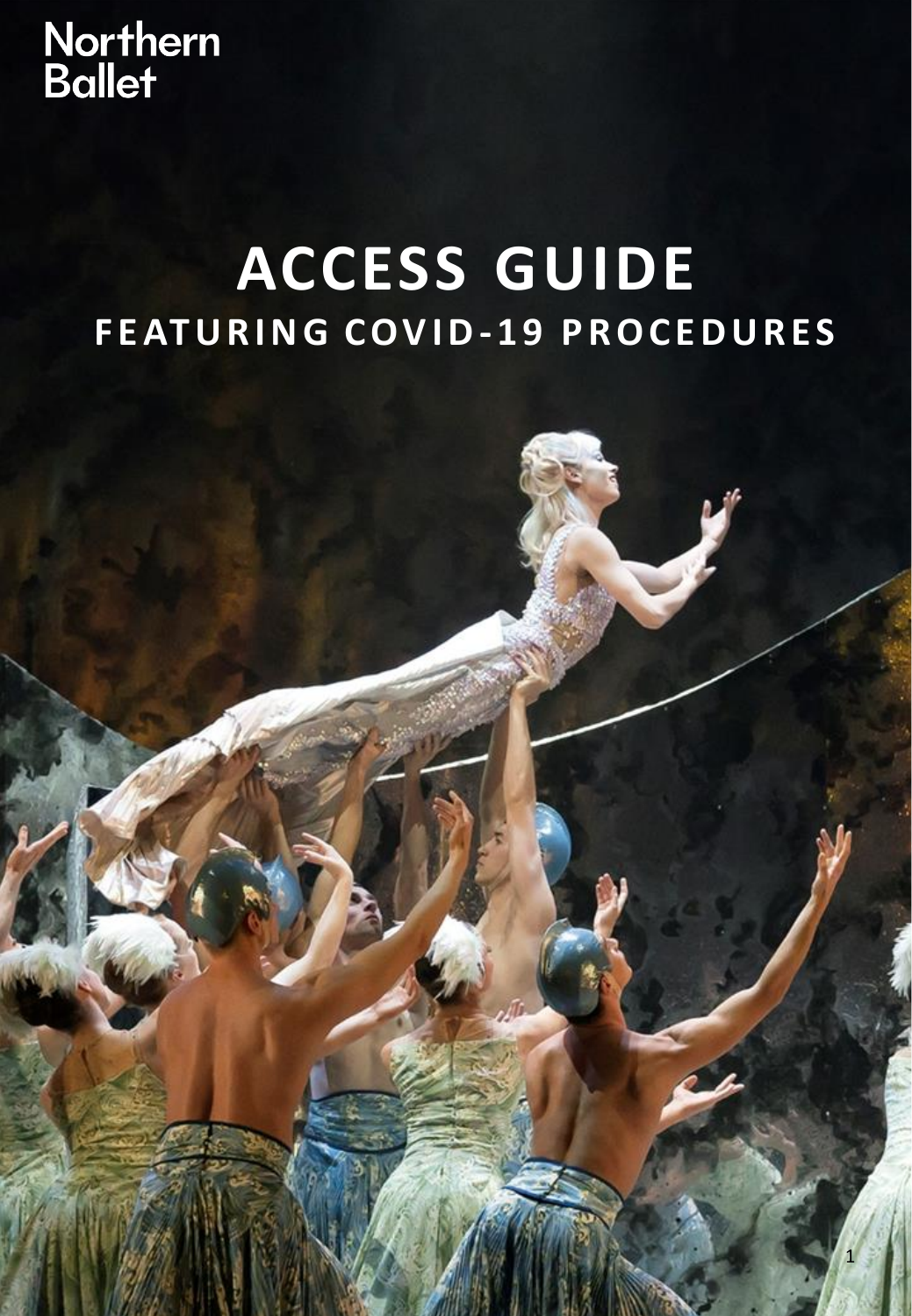### ACCESS GUIDE IN CLUDING COVID-19 PROCEDURES

Welcome to Northern Ballet's access guide. We hope that you find this information helpful and would welcome any feedback; including suggestions for any other information you think could be usefully included.

[For a full virtual tour of our building including](https://northernballet.com/explore-our-home) 360 degree view of our studios please visit our website.

For more details about access and our facilities please call 0113 220 8000 or email us at [info@northernballet.com.](mailto:info@northernballet.com)

This Access Guide has been prepared to reflect our Covid Safe approach and was created on 21 April 2022. Please note that as Government Guidance changes, our Covid Safe approach may change. We will update this document as we receive new guidance.

**If you are in contact with a member of Northern Ballet staff who provides you with different Covid Safe information, please follow those guidelines as the information in this document may be out of date.**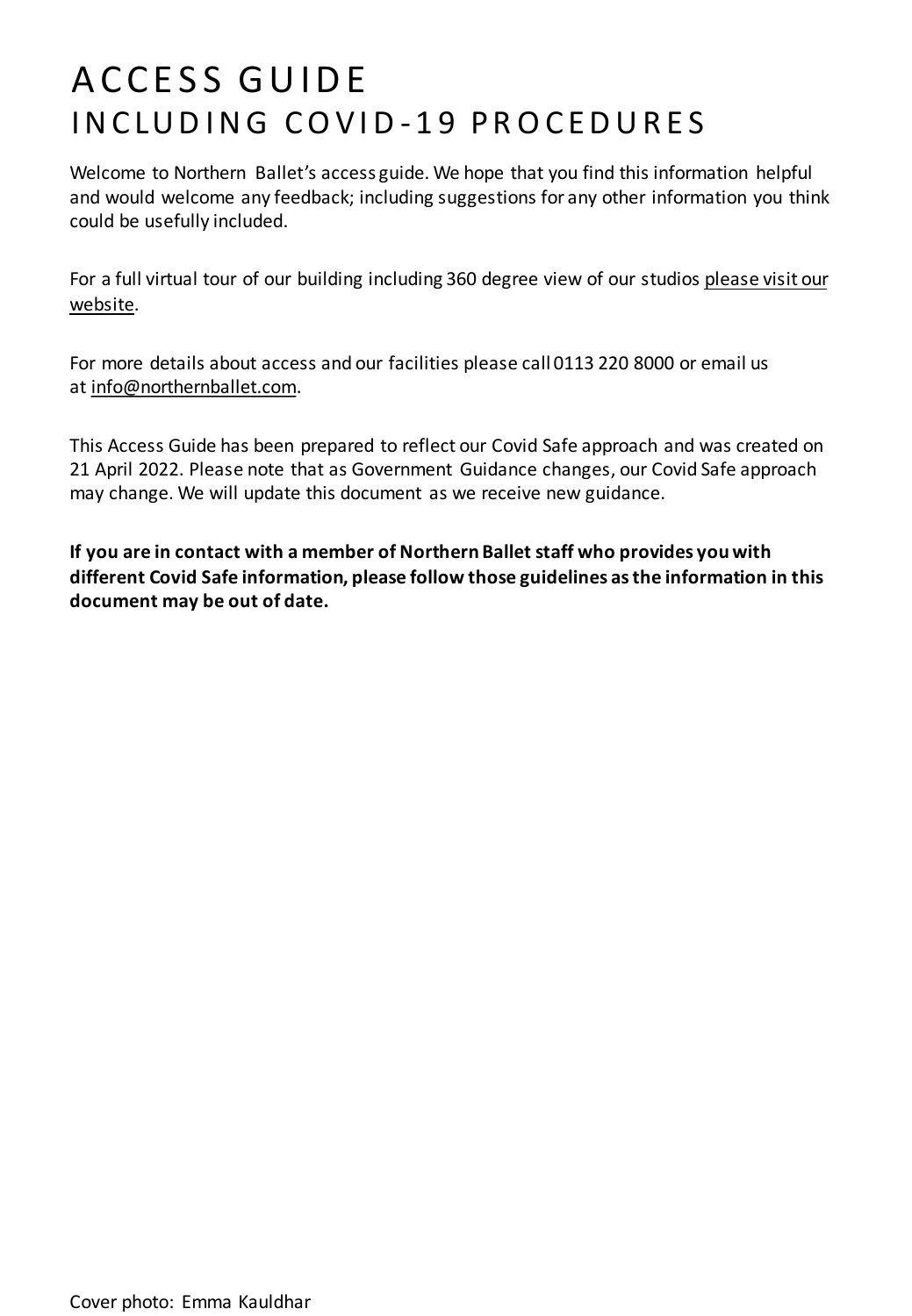### **INTRODUCTION**

Northern Ballet is located on Quarry Hill in central Leeds in the thriving cultural quarter. Local amenities such as the train station, bus station and shopping area of Briggate are accessible by foot or bus.

### **CONTENTS**

| Getting here                                                                           | Page 4 - 5   |
|----------------------------------------------------------------------------------------|--------------|
| Reception & Main Foyer                                                                 | Page 6       |
| Arriving at Northern Ballet<br>For performances at the Stanley & Audrey Burton Theatre | Page 7       |
| Performances at the Stanley & Audrey Burton Theatre                                    | Page 8 - 9   |
| Arriving at Northern Ballet<br>For workshops or Academy of Northern Ballet Classes     | Page 10 - 12 |
| <b>Accessible Dance</b>                                                                | Page 13      |
| Northern Ballet's Café Bar                                                             | Page 13      |
| <b>Toilets</b>                                                                         | Page 14      |
| Studios & Conference Spaces                                                            | Page 15      |
| <b>Additional Information</b>                                                          | Page 15      |
| <b>Local Accommodation</b>                                                             | Page 16      |
| Local Services for Disabled People                                                     | Page 16      |
| Northern Ballet on Tour                                                                | Page 17      |
| <b>Future Plans &amp; Notes</b>                                                        | Page 17      |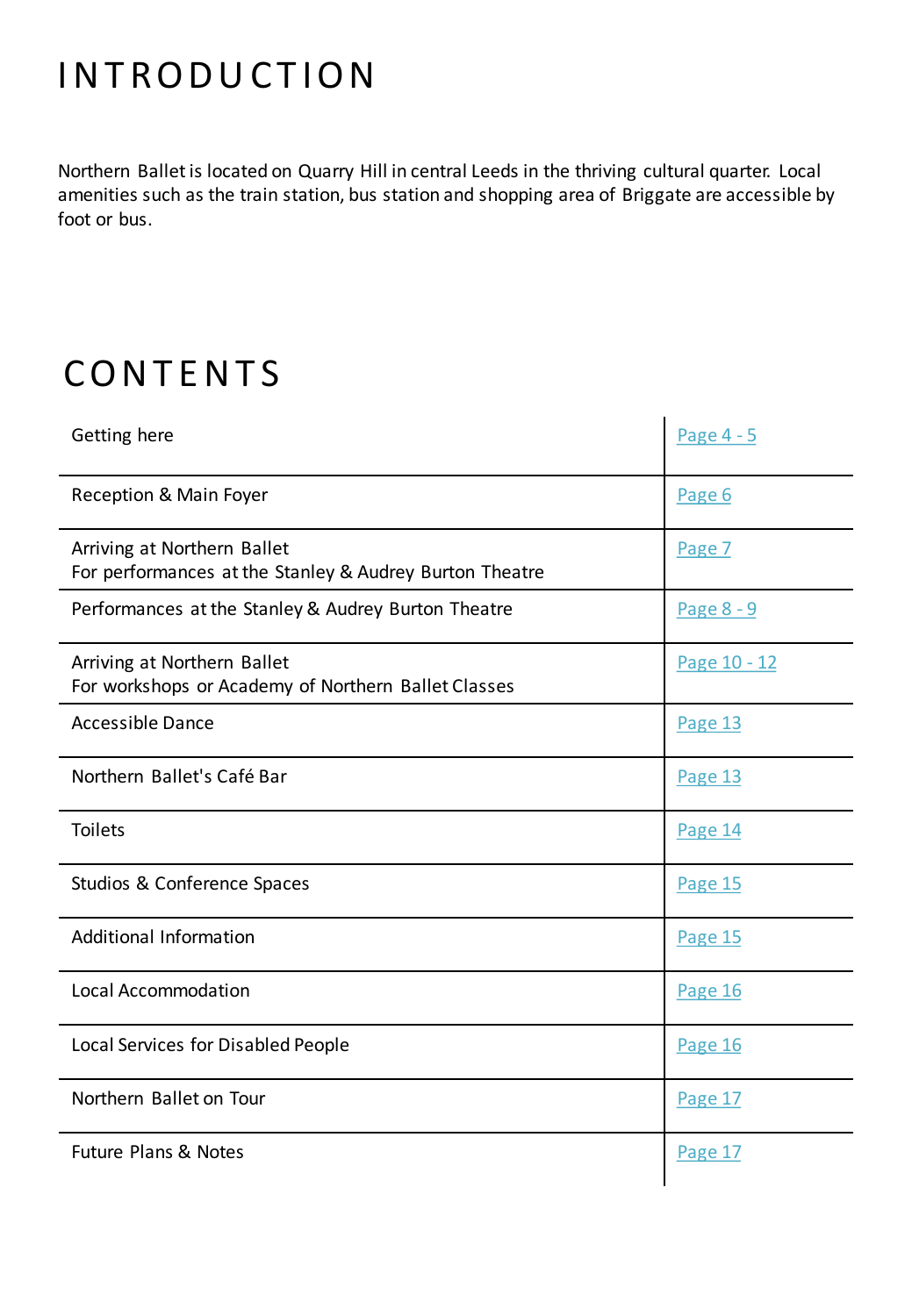# **GETTING HERE**

#### **Getting Here by Train**

Leeds Station is located in the city centre and is 0.7 miles away from Northern Ballet. The map below shows the quickest pedestrian route which is fairly even with a slight decline and is well lit with streetlights and should take about 15 minutes, or 5 minutes to drive. There are numerous roads to cross, both with and without pelican crossings.

If you are reading this on a computer, you can see a [more detailed version of this map](https://www.google.com/maps/dir/Leeds+Station,+New+Station+St,+Leeds+LS1+4DY/Northern+Ballet,+Quarry+Hill,+Leeds/@53.7959537,-1.5403138,16z/data=!4m19!4m18!1m10!1m1!1s0x48795c1efdf4eb25:0x8a34c051349bc998!2m2!1d-1.5473693!2d53.7949641!3m4!1m2!1d-1.5438138!2d53.795922!3s0x48795c19375c8145:0xd49b5ea1dd20bbfd!1m5!1m1!1s0x48795c16af4c72f7:0xc77282b8014843b3!2m2!1d-1.532174!2d53.79707!3e2) here.



#### **Getting Here by Bus**

The Central Bus and Coach station is opposite the Leeds Playhouse and is 0.1 miles from Northern Ballet. The route from the bus station to Northern Ballet is level and firm, with three pelican-controlled roads to cross. It is lit with streetlights.

There is a bus interchange outside the New Station Street entrance. The Citybus stops here en-route to the bus station (which is close to Northern Ballet), you can find more information about the [routes and timetable of the Citybus here.](https://www.firstgroup.com/leeds/routes-and-maps/leedscity) All Leeds First buses have a dedicated area for wheelchair users; other passengers are required to volunteer the space for wheelchair users. There are also regular buses from Boar Lane near the train station to York Street near Northern Ballet.

[You can find more information about the bus services in Leeds on the](https://www.wymetro.com/) West Yorkshire Metro website.

If you are reading this on a computer, you can see a [detailed version of](https://www.google.com/maps/dir/Leeds+Bus+Station,+Dyer+Street,+Leeds/Northern+Ballet,+Quarry+Hill,+Leeds/@53.7968232,-1.5341547,18z/data=!4m39!4m38!1m30!1m1!1s0x48795c10cc54c1fb:0x9ff8c852e131b4a7!2m2!1d-1.5359584!2d53.797346!3m4!1m2!1d-1.5359739!2d53.7964875!3s0x48795c173126c75f:0x341b2f9db5d3b2b5!3m4!1m2!1d-1.5346701!2d53.7965938!3s0x48795c16ded28789:0xedee0ae0340e7092!3m4!1m2!1d-1.5344631!2d53.7967878!3s0x48795c16ded28789:0xedee0ae0340e7092!3m4!1m2!1d-1.5341599!2d53.7965578!3s0x48795c16c4affecf:0x23f7d822765031fd!3m4!1m2!1d-1.5336227!2d53.797165!3s0x48795c16c9d3dd47:0x417b2b9b0779a195!1m5!1m1!1s0x48795c16af4c72f7:0xc77282b8014843b3!2m2!1d-1.532174!2d53.79707!3e2) the route on a map.

If you are traveling on public transport, please ensure you follow all relevant Covid-19 guidelines.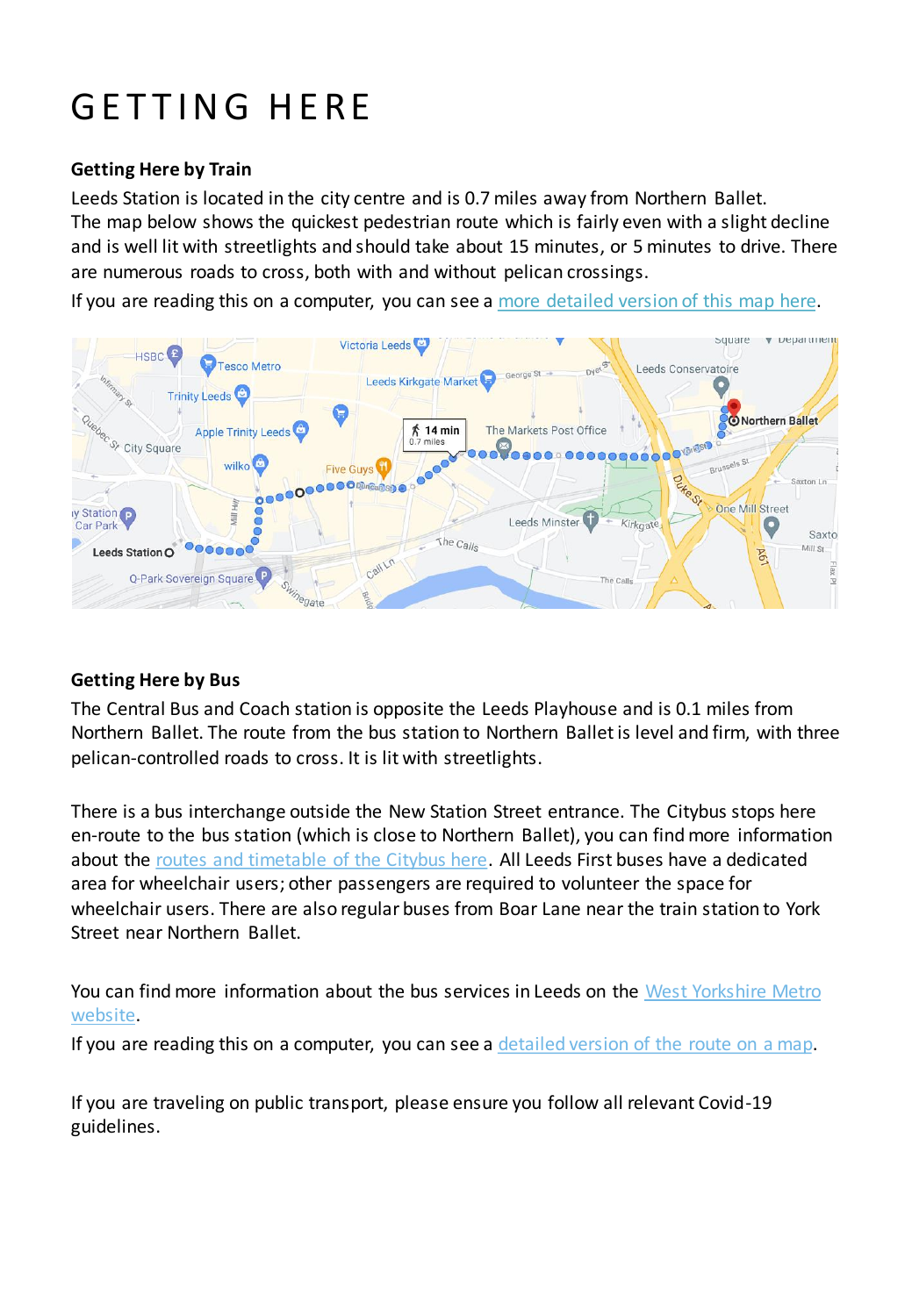# GETTING HERE (continued)

### **Getting Here by Bicycle**

Northern Ballet has a bike shed available for any user of the building to use. Please call us on 0113 220 8000 or email us at [info@northernballet.com](mailto:info@northernballet.com) to ask for the keycode to gain access.

#### **Getting Here by Car**

Please note that there are ongoing building works in Quarry Hill, this may mean that access to Northern Ballet by car is limited at certain times. Please check this website before planning your travel: [one.network/custom/leeds/](http://www.one.network/custom/leeds/)

Northern Ballet is easily reached from the major road networks via the M621, **the postcode for your satnav is LS2 7PA.** Please note, the route to Northern Ballet via St Peter's Square is now a one way system.

### **Parking**

Northern Ballet does not have a public car park, we have two disabled bays available for Blue Badge holders however we cannot reserve these spots and are therefore offered on a first come first served basis.

Additional accessible parking can be found in Leeds Playhouse's car park, close to Northern Ballet. You can find more information about the parking they have available [on their website.](https://leedsplayhouse.org.uk/visiting-the-playhouse/finding-us/)

Additional car parking is available nearby: [NCP The Markets Car Park](https://www.ncp.co.uk/find-a-car-park/car-parks/leeds-the-markets/) (open 6.00 am – [11.00pm\), Templar Street & Edward](https://www.victorialeeds.co.uk/parking/victoria-leeds-multi-storey-car-park) Street Car Park (open 24hrs) and Victoria Leeds Multi Storey Car Park (John Lewis Car Park, open 24hrs)

### **NCP Car Park**

There is a secure NCP multi-storey car park on York Street next to the bus station (LS2 7EA) which is open Monday – Sunday from  $06:00 - 23:00$  with 646 spaces and 20 disabled parking bays. You can find more information about [NCP's disabled parking bays here](https://www.ncp.co.uk/help-centre/general-enquiry/do-i-have-to-pay-for-disabled-parking/).

The max height allowance is 2.08m, and the car park has lighting and lifts.

You can download the NCP ParkPass app for your phone (available on Android or IOS) from their website. [www.ncp.co.uk/parking-solutions/ncpparkpass/](http://www.ncp.co.uk/parking-solutions/ncpparkpass/) (prices correct as of March 2022)

If using the app, parking for 24 hours will cost £8.95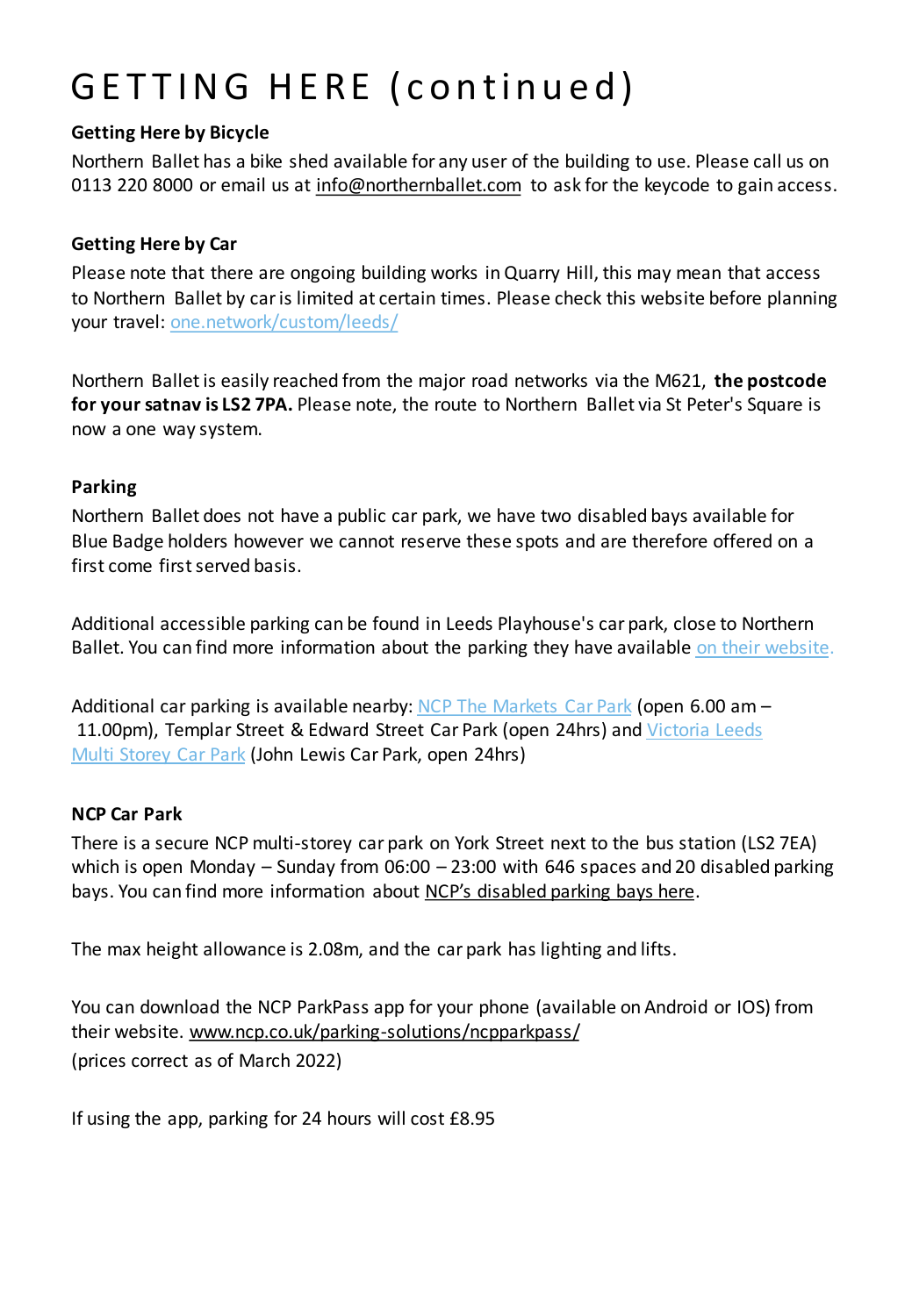# **RECEPTION**

The Reception desk is on the right as you enter the building with the café and toilets on the left. There are flat tiles throughout the foyer which is well lit with natural light from the front of the building. At the Reception desk, there is a low counter measuring 750mm / 29.5 inches high. There will be a transparent screen in front of the Reception desk to help protect our staff and visitors.



Our Reception desk, with a transparent screen to protect staff.

When you arrive, our welcoming Reception staff will be able to direct you around the building. There is a transparent screen in front of the Reception desk to help protect our staff and visitors. Here you can ask for help and directions, and pick up headsets for the hearing loop or ear defenders. The Reception Desk is also our Box Office, where you can collect tickets for performances at the Stanley & Audrey Burton Theatre. There are visual and braille signs around the building and within the lift. Signage in these spaces is clear to read with a white background and coloured font.

### MAIN FOYER



The main foyer is the heart of the building and contains the lift and stair access to all other floors, the Reception desk and Box Office. Guide dogs are welcome, our café can provide you with water and a bowl for your dog.

As part of our Covid-19 safety procedures we ask that staff or visitors do not use the foyer space as a waiting area unless essential. For many activities you may be asked to wait outside the building.

On some days, the foyer space may be busy with Northern Ballet Company dancers. Your arrival into the building will be managed to ensure you visit at the quietest time possible.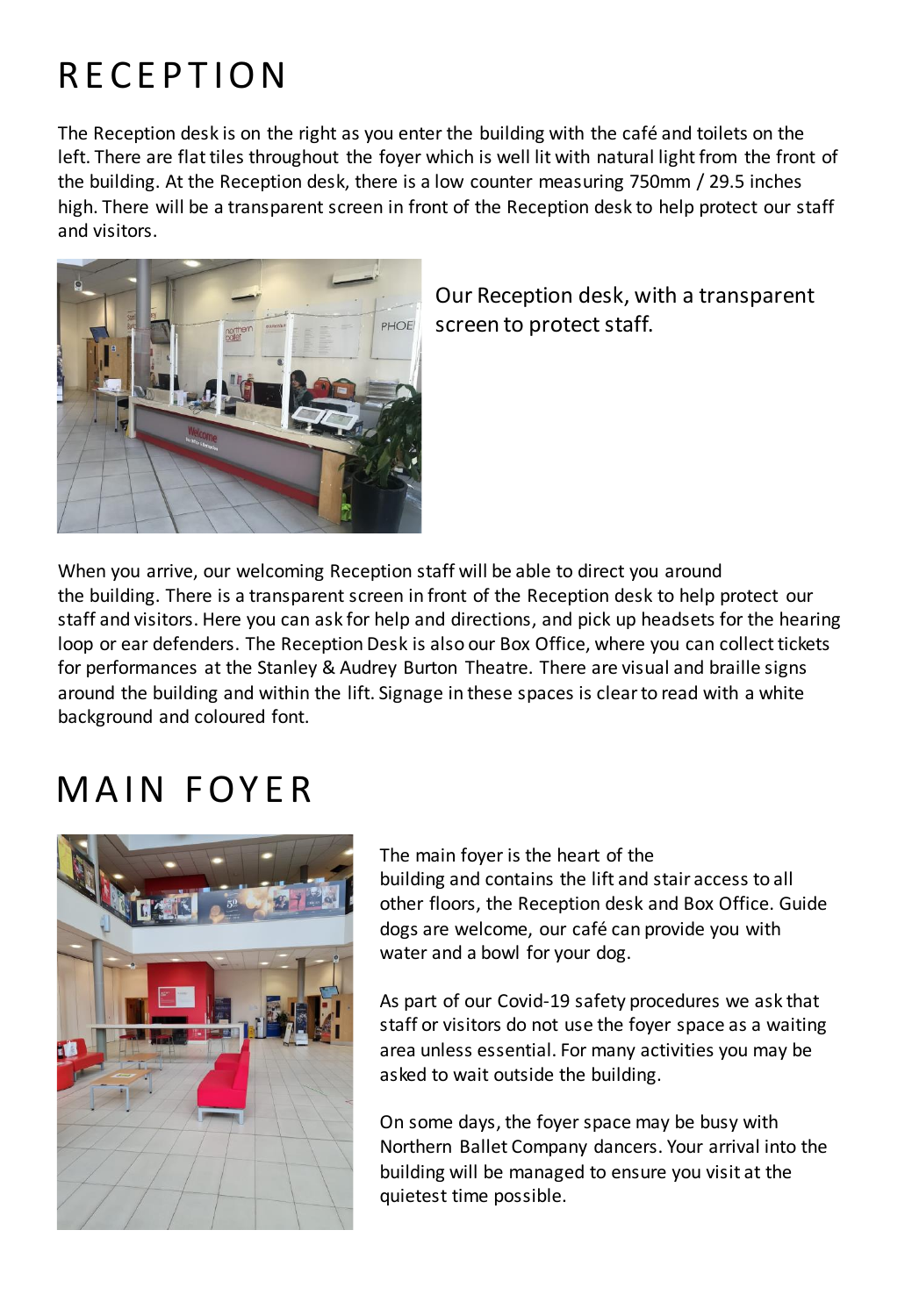### A R R I V I N G A T N O R T H E R N B A LLE T

For performances at the Stanley & Audrey Burton T h e a t r e

#### **On Arrival (Covid-19 Guidelines)**

During the Covid-19 pandemic we are following all appropriate Government guidance to ensure the Northern Ballet building is Covid Safe for staff and visitors.

We ask that you do not travel to Northern Ballet if you have any [symptoms of Covid-19.](https://www.nhs.uk/conditions/coronavirus-covid-19/symptoms/)



The accessible entrance to the building is through the first door on your left as you look at the building. This is a power assisted door which opens outwards and the button to open the door is on the right-hand side. The door width is 1040mm/41 inches. There is an intercom on the lefthand side from which a Receptionist or Facilities Assistant can be called for assistance.

You can find a full list of our Covid-19 Safety Information for the Stanley & Audrey Burton Theatre [on our website.](https://theatreleeds.com/safety) We ask that you book tickets online where possible, but you can call the Box Office on 0113 220 8008 to book as well. Tickets for our wheelchair spaces can only be booked over the phone, and not online.

Please wear a face mask (unless exempt) at all times during your visit to the theatre, including in the auditorium. All performances at the Stanley & Audrey Burton Theatre are being sold at full capacity, so there will be no social distancing in place inside the auditorium. Some of our [performances will be relaxed, you can find a full list of our upcoming](https://northernballet.com/accessible-performances/relaxed-performances) Relaxed Performances here.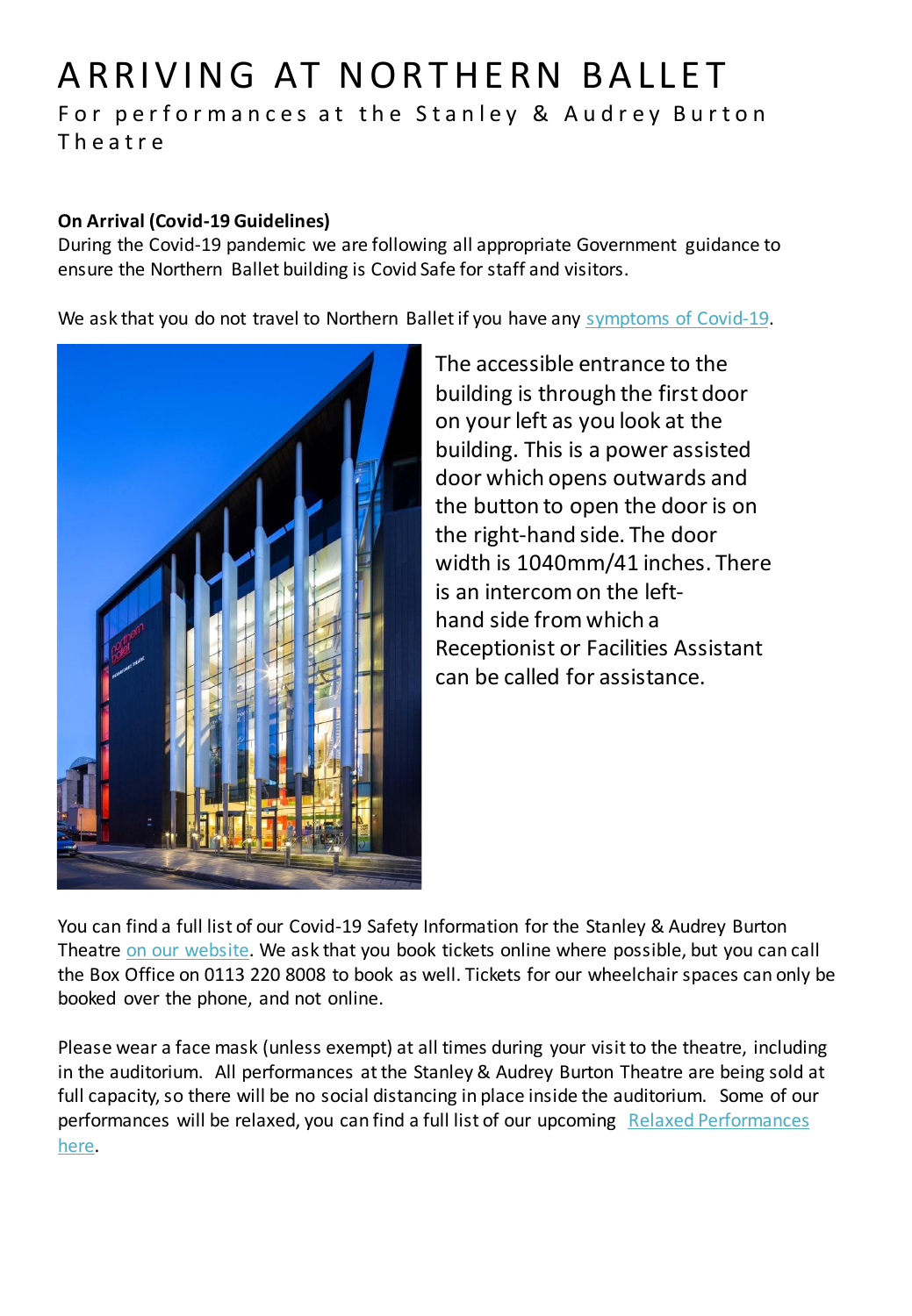### PERFORMANCES AT THE STANLEY & AUDREY BURTON THEATRE

The Stanley & Audrey Burton Theatre is on the ground floor, accessed from the main foyer through a single door 930mm / 36.5 inches wide. The auditorium is a raked bleacher seating bank with shallow steps and handrails up either side. Wheelchair spaces can be booked in the front row on the level access auditorium floor, just ask our Reception team when booking tickets.



These are the raked bleacher seats inside the auditorium.

The floor in the auditorium is carpeted with easily negotiable short pile carpet. Before and after performances and in the intervals, the access routes are clearly lit, and the doors are secured open. During the performances, stewards are seated to either side of the auditorium and can help you exit with the use of torches.

The Stanley & Audrey Burton Theatre is fitted with a hearing loop; headsets and necklaces are available from the Box Office in the main foyer or personal hearing aids should be turned to the T position. Ear defenders are also available on request from the Box Office.

There is space available to store a mobility chair or wheelchair during performances at the theatre. Please let a steward know and they will store mobility chairs or wheelchairs at the back of the auditorium.

The theatre offers a mix of family friendly, dance and theatre performances. There are concession prices available for disabled people, with no charge for a companion ticket. You can book your tickets online at theatreleeds.com (please note wheelchair spaces can only be booked over the phone). You'll be able to pick your own seats from the plan and we'll send you an e-ticket straight away to confirm your booking. You can also call 0113 220 8008 and our Box Office team will be happy to take your booking.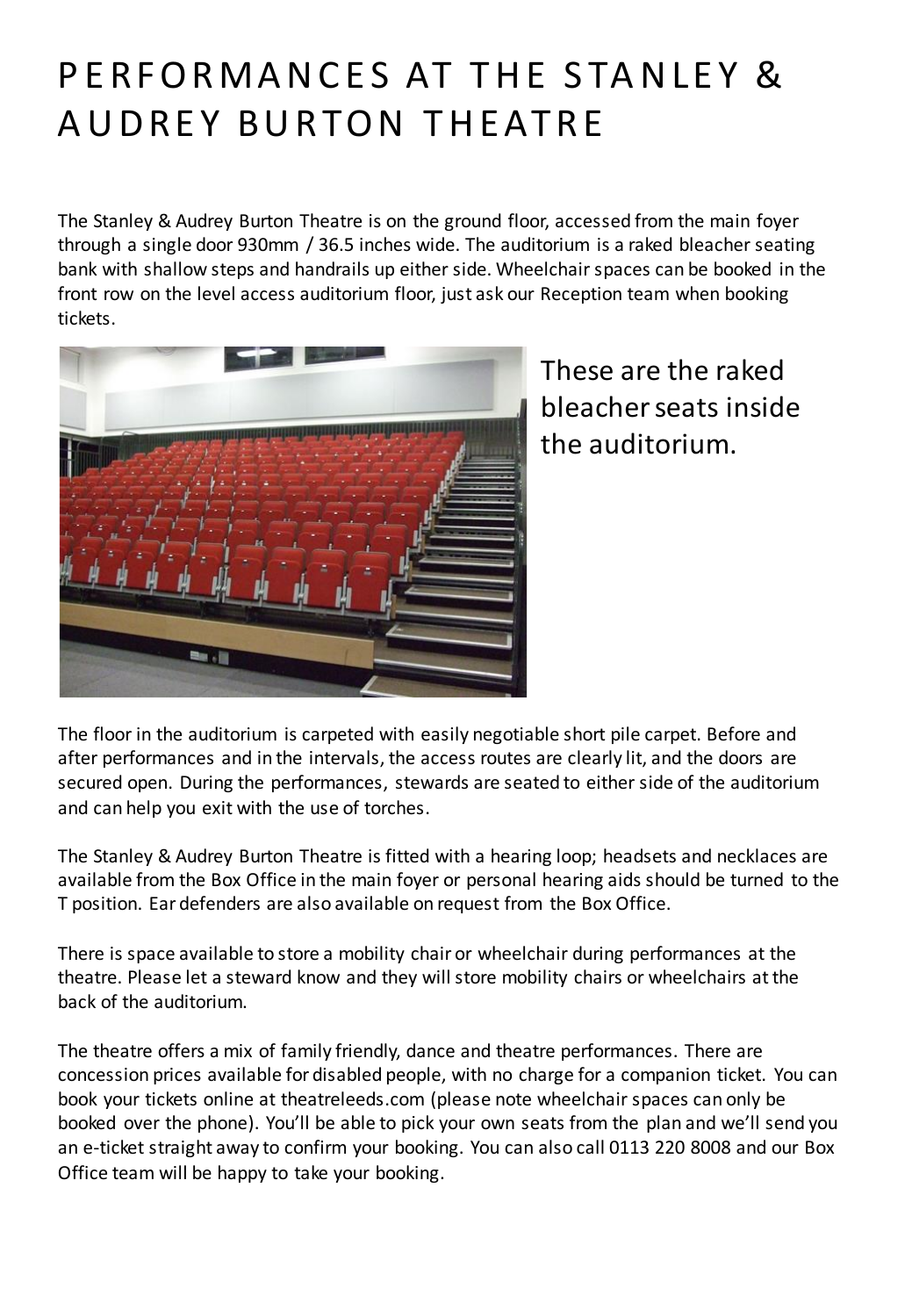# PERFORMANCES AT THE STANLEY & AUDREY BURTON THEATRE ( c o n t in u e d )

We are a family friendly venue with these family friendly facilities:

- Baby changing facilities
- Pram storage area
- Level access to the theatre
- We have a number of booster seats available, however, please feel free to bring along your own if you have one
- Ear defenders are available
- Special family lunch packages for selected family performances
- Chill out space and accessible changing room for our [relaxed performances.](https://northernballet.com/accessible-performances/relaxed-performances)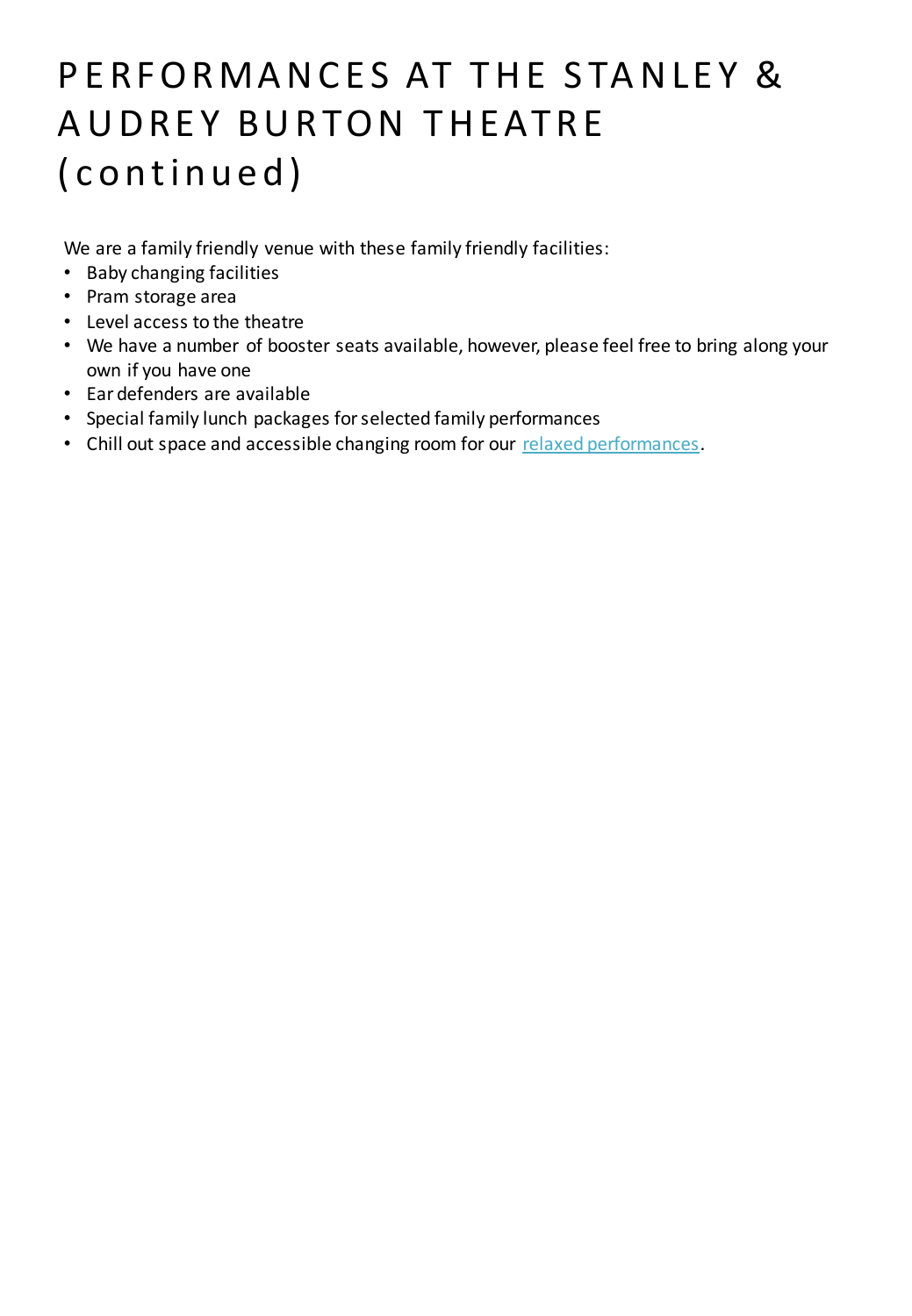# A R R I V I N G A T N O R T H E R N B A LLET

For classes, workshops and other appointments

### **On Arrival (Covid-19 Guidelines)**

We ask that you do not travel to Northern Ballet if you have any [symptoms of Covid-19.](https://www.nhs.uk/conditions/coronavirus-covid-19/symptoms/)



The accessible entrance to the building is through the first door on your left as you look at the building. This is a power assisted door which opens outwards and the button to open the door is on the right-hand side. The door width is 1040mm/41 inches. There is an intercom on the lefthand side from which a Receptionist or Facilities Assistant can be called for assistance.

You may be asked to wait outside the front of the building until your allotted time to enter. Please ensure you are wearing a face covering (unless you are exempt) when you enter the building. Please use the hand sanitiser provided before proceeding further into the building.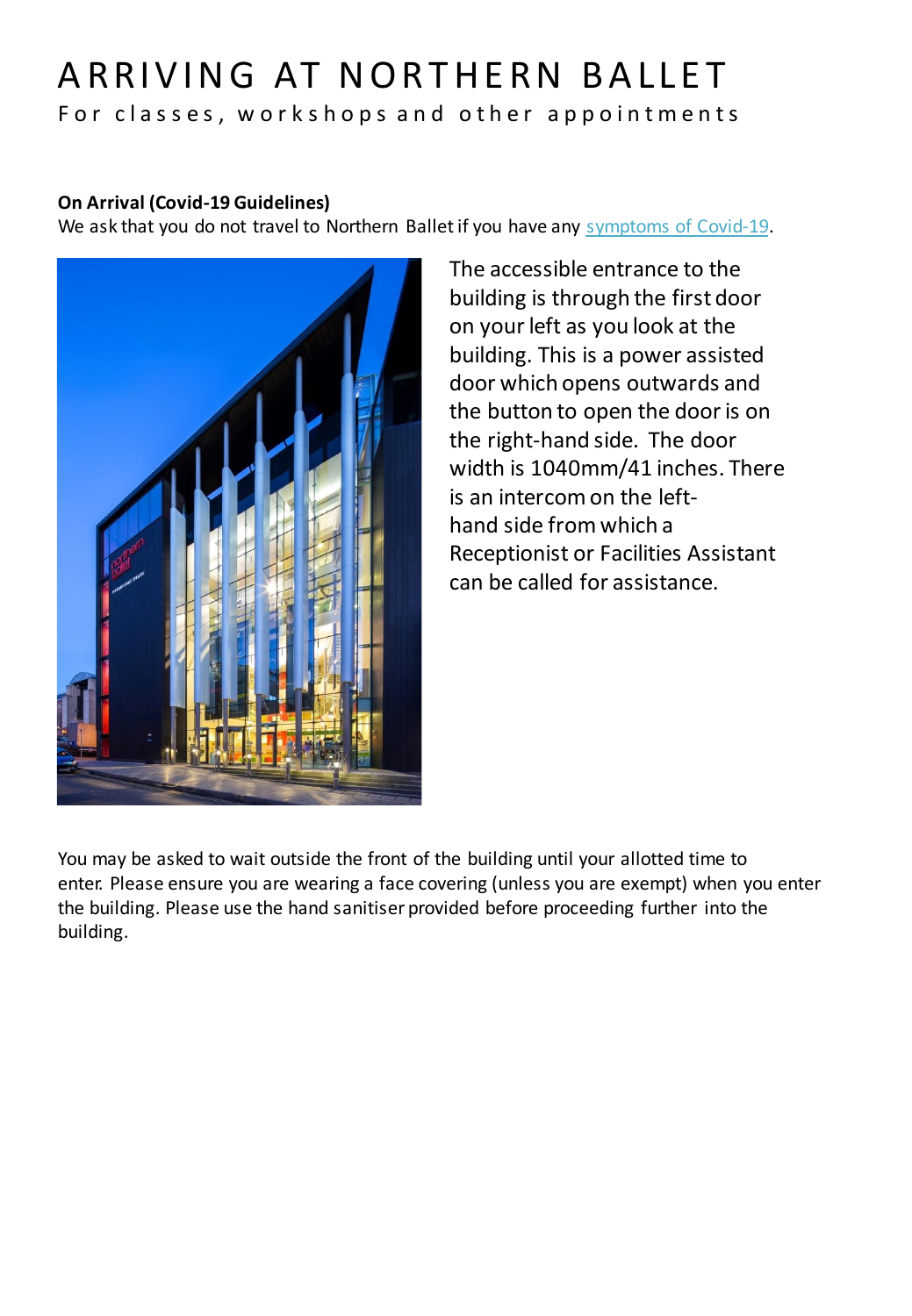# A C C E S S I BLE DANCE

Northern Ballet holds a range of courses including In Motion, a unique programme for selfpropelling wheelchair users aged 8+ years to adult, and the Ability dance course which is specifically designed for adults with mild to moderate learning disabilities. For more information visit [northernballet.com/accessible-performances.](https://northernballet.com/accessible-performances)

There is also a range of open dance classes for everyone to enjoy. For more information visit the [Academy of Northern Ballet's](https://northernballet.com/academy) website.

While visiting Northern Ballet at Quarry Hill, you can also ask for information about our ballets which tour throughout the UK and often include audio described performances.

# NORTHERN BALLET CAFÉ BAR

Our café is open Monday – Saturday 08.30am - 4.00pm. It will be open for performances at the Stanley & Audrey Burton Theatre and you will be able to take refreshments into the auditorium. The café bar is in the main foyer on the ground floor. The area is bright, airy and well-lit with fluorescent lighting.

A level tiled floor and wide gangway allow easy access to the service area – it can become busy when children are waiting for classes to begin. Orders are taken from the service counter which is 1100mm / 43.25 inches high. Staff are happy to take your order from the table if required.

There are six round wooden tables each set with 4 wooden and chrome chairs. The tables have 735mm / 29 inches of clear access underneath. There is also a long high bar with 1100mm / 43.25 inches of clear access underneath and 8 high stools. This can be busy before performances in the Stanley & Audrey Burton Theatre. There is also an area to the front of the reception that has soft low furniture available to both café customers and general visitors.

Food and drink are supplied by Catering Yorkshire. Their menu can be found on the wall to the left of the service area, and the drinks menu is located behind the service area; both are printed with large and medium lettering. Staff are happy to read the menu if required. There is a range of hot, cold and dietary options - further dietary options and a full list of allergy related products can be made available upon request. [You can see a sample menu here.](https://northernballet.com/our-building/catering) The café is self-service and hot meals are ordered and brought to your table.

Crockery is white porcelain with metal cutlery; these can be changed upon request to wooden cutlery and paper plates. Babies' bottles can be heated, and highchairs are available on request. Breast feeding is welcome throughout the foyer and café bar. If you prefer to breast feed in a quiet space, please speak to the Receptionist.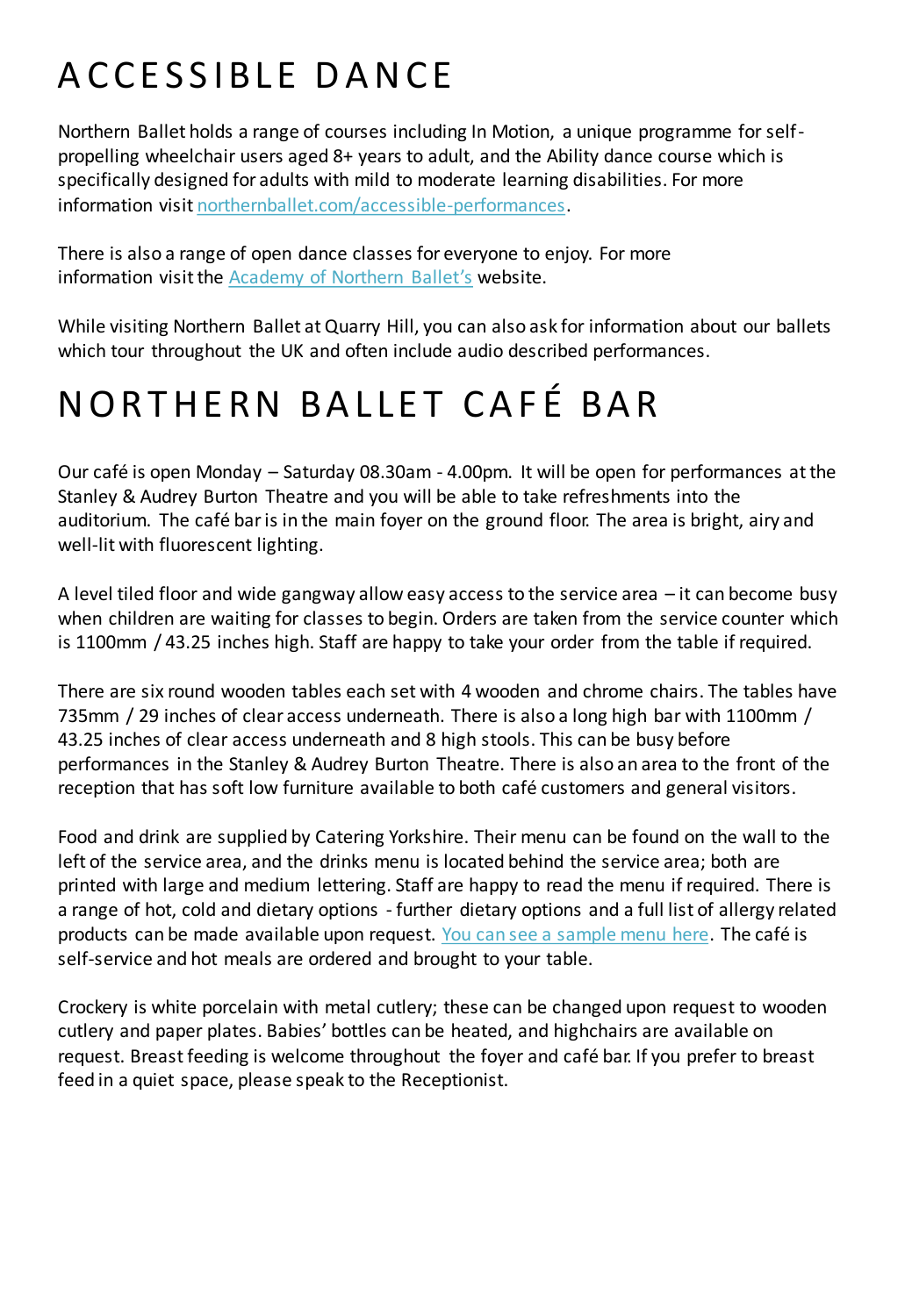# **TOILETS**

There are toilets and accessible toilets on every floor of the building. All toilets are fully stocked with anti-bacterial soap and are checked frequently for stock levels throughout the day.

#### **Ground Floor Toilet**

On the ground floor, there is an accessible toilet which has baby changing facilities. It is unisex and doesn't require a code or radar key to use.

It has level entry through a 930mm / 36.5-inch-wide door, a clear 1m space for a wheelchair on the right and the seat is 460mm / 18 inches high. There are 2 fixed vertical handrails either side of the wash basin, 1 fixed vertical handrail to the right of the toilet and 1 movable horizontal handrail to the right of the toilet. If assistance is required there is a red pull cord on the left-hand side of the WC which activates an alarm and a flashing light outside the WC. It is very well lit with fluorescent ceiling light, floored in non-slip lino with extended lever taps on the sink.

#### **First Floor Toilet**

Clearance to the left of the WC with 2 fixed vertical rails on right hand side of WC, one fixed and one movable horizontal rail at left side of WC and a fixed vertical rail either side of the wash basin.

#### **Second Floor Toilet**

Clearance is to the left of the WC with 2 fixed vertical handrails either side of the wash basin, 1 fixed vertical handrail to the left of the WC and 1 movable horizontal handrail to the left of the WC.

#### **Third Floor Toilet**

Clearance is to the left of the WC with 2 fixed vertical handrails either side of the wash basin, 1 fixed vertical handrail to the left of the WC and 1 movable horizontal handrail to the left of the WC.

#### **Fourth Floor Toilet**

Clearance to the left of the WC with 2 fixed vertical rails on right hand side of toilet, one fixed and one movable horizontal rail at left side of WC and a fixed vertical rail either side of the wash basin.

#### **Fifth Floor Toilet**

Clearance is to the left of the WC with 2 fixed vertical handrails either side of the wash basin, 1 fixed vertical handrail to the left of the WC and 1 movable horizontal handrail to the left of the WC.

**All the accessible facilities have level entry, non-slip lino, wide doors, low seats and red emergency cords next to the toilet.**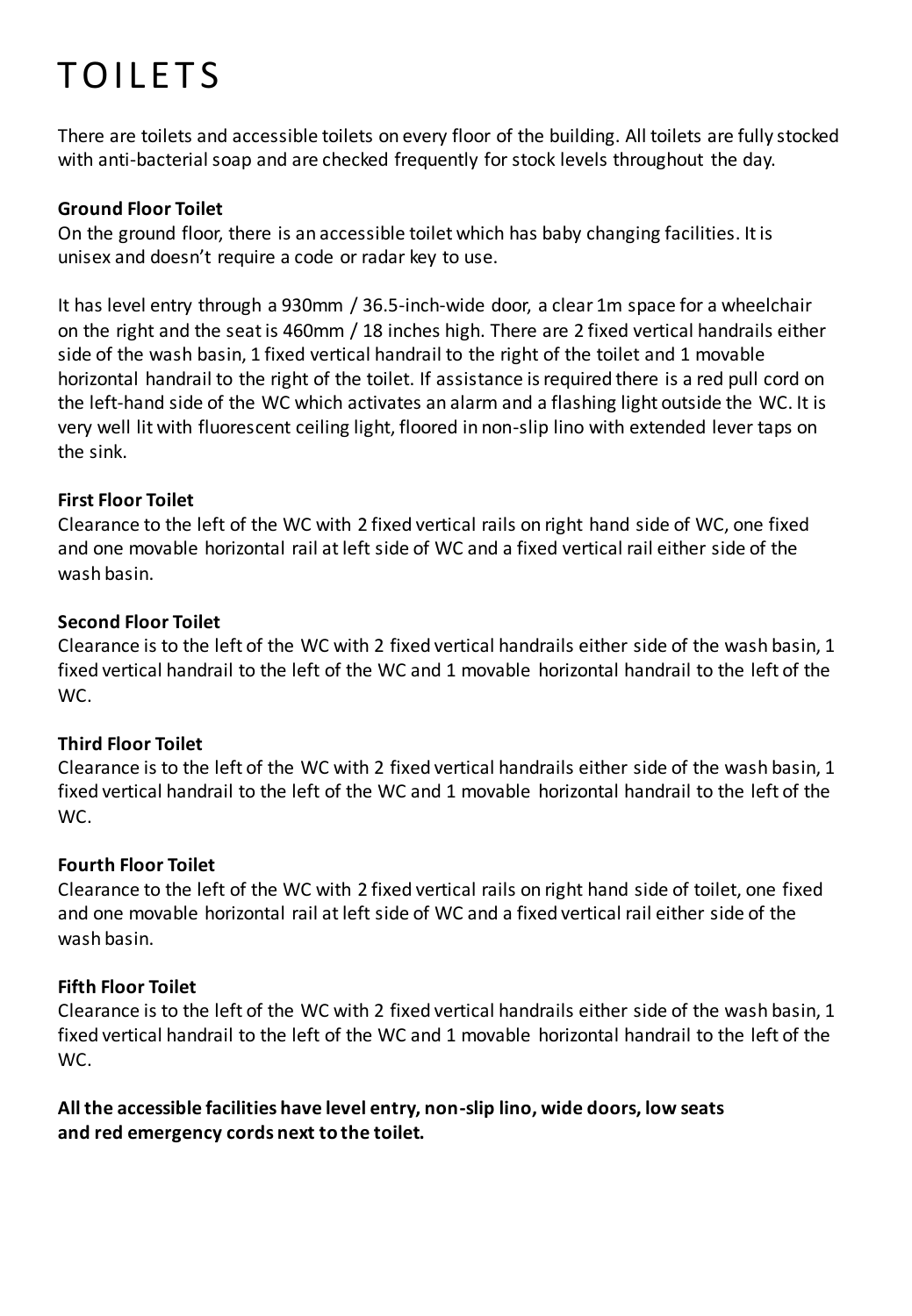# STUDIOS & CONFERENCE SPACES

There are seven dance studios and various conference spaces and meeting rooms available for hire throughout the building. All can be accessed via lift or stairs. Our flexible event rooms can be tailored to your needs so please just ask our team when you book your event and they will be happy to help with any requests.

The studios are all harlequin dance floor sealed from wall to wall. Many studios have permanent bench seating along one wall and moveable wooden stools. During conferences and non-dance events, the floors are tiled over with short-pile carpet.



An example of a studio at Northern Ballet

### A D D I T I O N A L I N F O R M AT I O N

Assistance and guide dogs are very welcome in Northern Ballet's building. In the case of an emergency evacuation, all Front of House staff have been trained to deal with and assist customers in leaving the building.

There is a large print sheet with information on the building's facilities available on request. If you have specific needs that you would like to discuss, please contact the Reception team on 0113 220 8000 or email [info@northernballet.com.](mailto:info@northernballet.com)

Members of our Reception, Front of House and Facilities staff have received basic Makaton communication training and Disability Awareness and Equality training.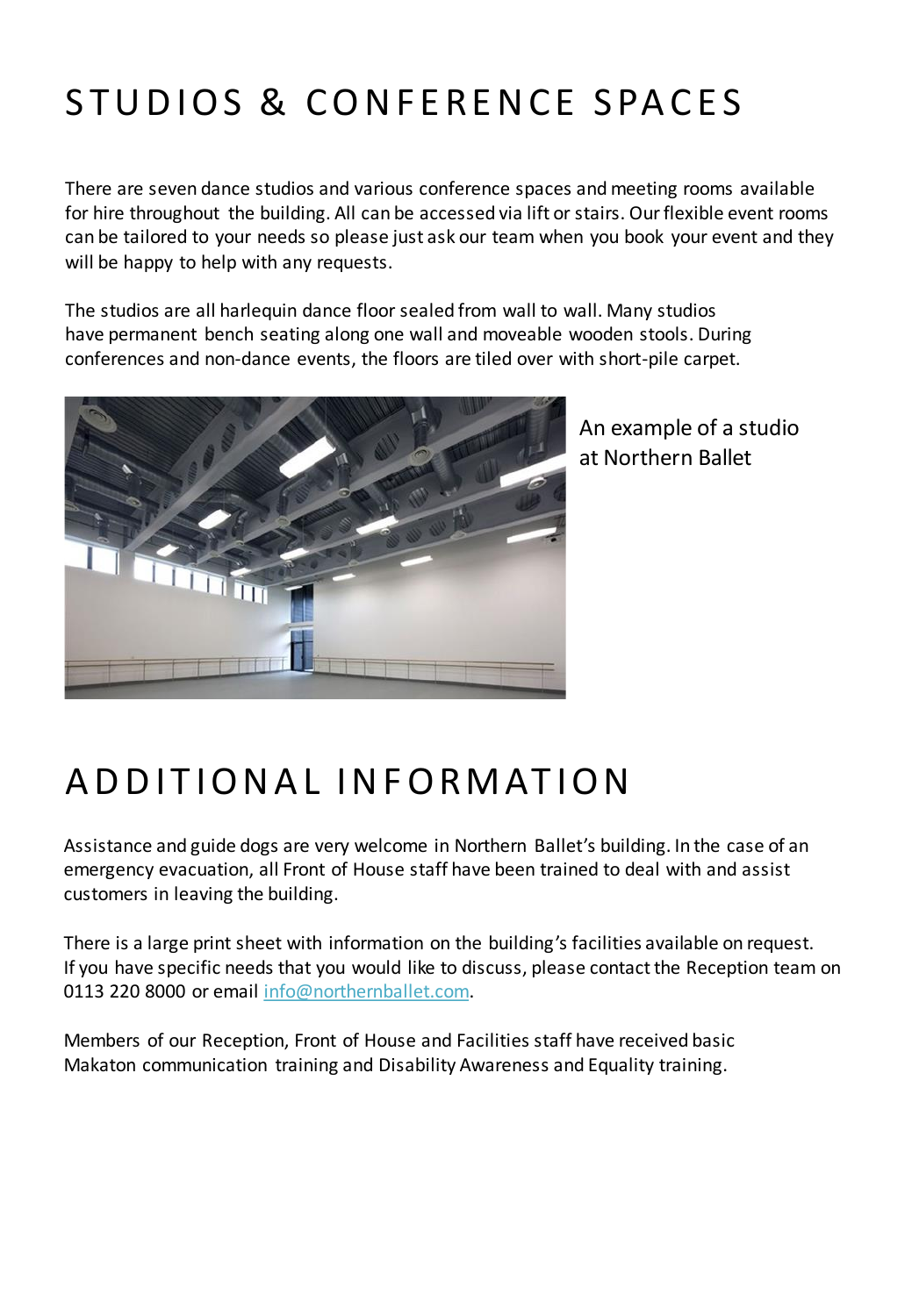# LOCAL ACCOMMODATION

Accessible accommodation is available near Northern Ballet and the Stanley & Audrey Burton Theatre. Below are some suggestions; however, these are not endorsed by Northern Ballet.

### **Park Plaza** - Boar Lane, City Square, Leeds, Yorkshire LS1 5NS

This hotel has a wheelchair accessible public entrance, lobby and public restrooms and accessible rooms, with wet rooms (two on each floor), which may include the following accessible features:

- Amenities within accessible range to reach
- Audio, visual and sensory emergency warning devices and emergency cords
- Controls operable without grasping or twisting
- Grab bars alongside toilet and by bathtub
- Wider guest room and bathroom doorways

Please contact the hotel on 0844 415 6720 to confirm if an accessible room will meet your needs or if you have additional questions.

### **Jurys Inn** - Brewery Wharf, Brewery Place, Leeds LS10 1NE

This hotel has accessible toilets in public areas, lifts to all floors and a number of accessible wheelchair friendly rooms which include:

- Lowered beds for easy transfer from a wheelchair to the bed
- Wide doorways
- Sufficient floor space to manoeuvre
- Fully accessible bathrooms, including either roll-in shower or bath with additional handrails, lower sink, grab rails and pull cords

Please call Jurys Inn on 0113 283 8800 to discuss your requirements and to check availability of accessible wheelchair friendly rooms, or [read their access statement.](https://www.jurysinns.com/pdf/index.html?file=/files/pdfs/jurys_inn_leeds_access_statement_2018.pdf)

There are also accessible rooms available at the following local hotels:

**Quebecs Hotel** - 9 Quebec Street, Leeds, West Yorkshire LS1 2HA / 0113 244 8989 **Hilton Leeds City** - Neville Street, Leeds, West Yorkshire LS1 4BX / 0113 241 1000 **42 The Calls** - 42 The Calls, Leeds, West Yorkshire LS2 7EW / 0113 244 0099

### LOCAL SERVICES FOR DISABLED **PFOPIF**

There are a number of services available for disabled people in Leeds City Centre. DIAL Leeds (Disability Information and Advice Line) provides a short-term manual wheelchair hire service and can also supply RADAR keys (for accessible toilets).

[For more information, DIAL Leeds can be contacted on 0113 378 2992 or by visiting www.dial](http://www.dial-leeds.org.uk)leeds.org.uk

You can find out more about accessible arts in Leeds by [clicking here.](https://northernballet.com/accessible-performances/accessible-arts-in-leeds)